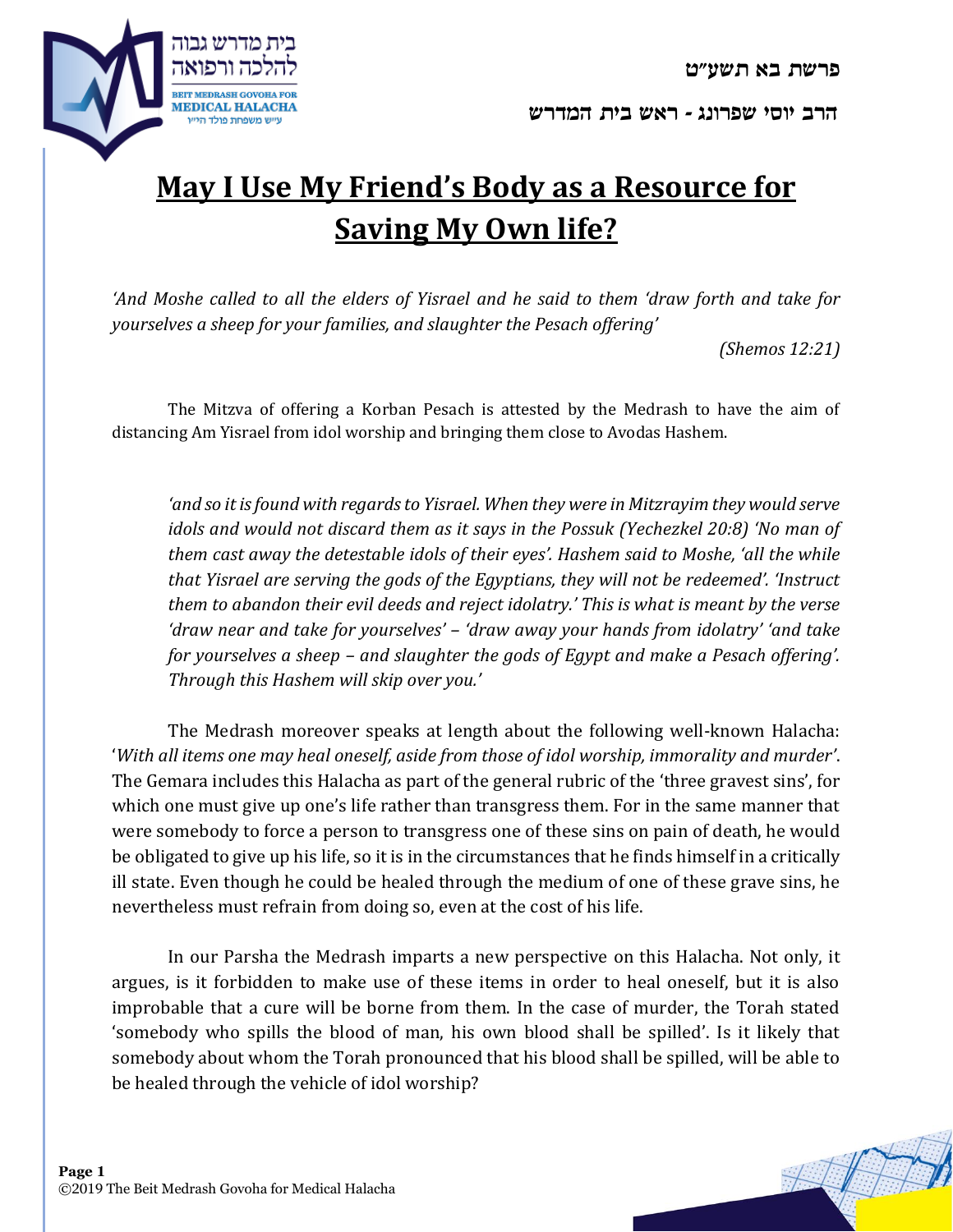

In the case of immorality, the Torah stated 'will a man stoke a fire in his chest, and his clothes not be burned? – So it is with somebody who has relations with the wife of his friend, anybody who touches her he will not be forgiven'. And now that immorality has this status, how could it act as a medium to give life to a sick person? For this reason, one does not use it to heal oneself.

Likewise, is the status of idol worship. Said Ha'Kodosh Boruch Hu, 'since the idol is an inanimate stone, devoid of any being, and others need guard it so that it not be stolen, how could it be the vehicle to give life to a sick person?' Therefore it is forbidden to heal oneself from anything related to it.

In modern day medicine, in contrast to ancient remedies, it is hard to find practical cases in which **idol worshipping** plays a part.

With regards **immorality**, the Poskim discuss the extent of what may be forbidden in a case where a patient is being treated by the opposite gender. Certainly in general the caregiver in question is considered to be 'immersed in their work' and therefore any physical touch they impose upon the patient is unlikely to be forbidden in the circumstances. This is assuming that a mere touch is even included in the rubric of 'the dust of immorality' that is so stringent (and which itself would be subject to many conditions).

**Murder** of another human being, as one would imagine, can barely be of relevance in a medical setting.

In the following paragraphs we will attempt to drill down into the Halachic concepts that are relevant to the prohibition to heal oneself through murder.

This Halacha relates firstly to a man who finds himself in mortal danger. By understanding it he will know where to draw the line in terms of what he may use to heal himself and what he mayn't.

On the other hand, there are on the side of the potential saver of this man's life, many relevant Halachos as well. These Halachos help such a person define the extent of their obligation to help save another person's life, the scope of which can extend from expending all of their earthly, financial resources on it to risking their own life in order to do so.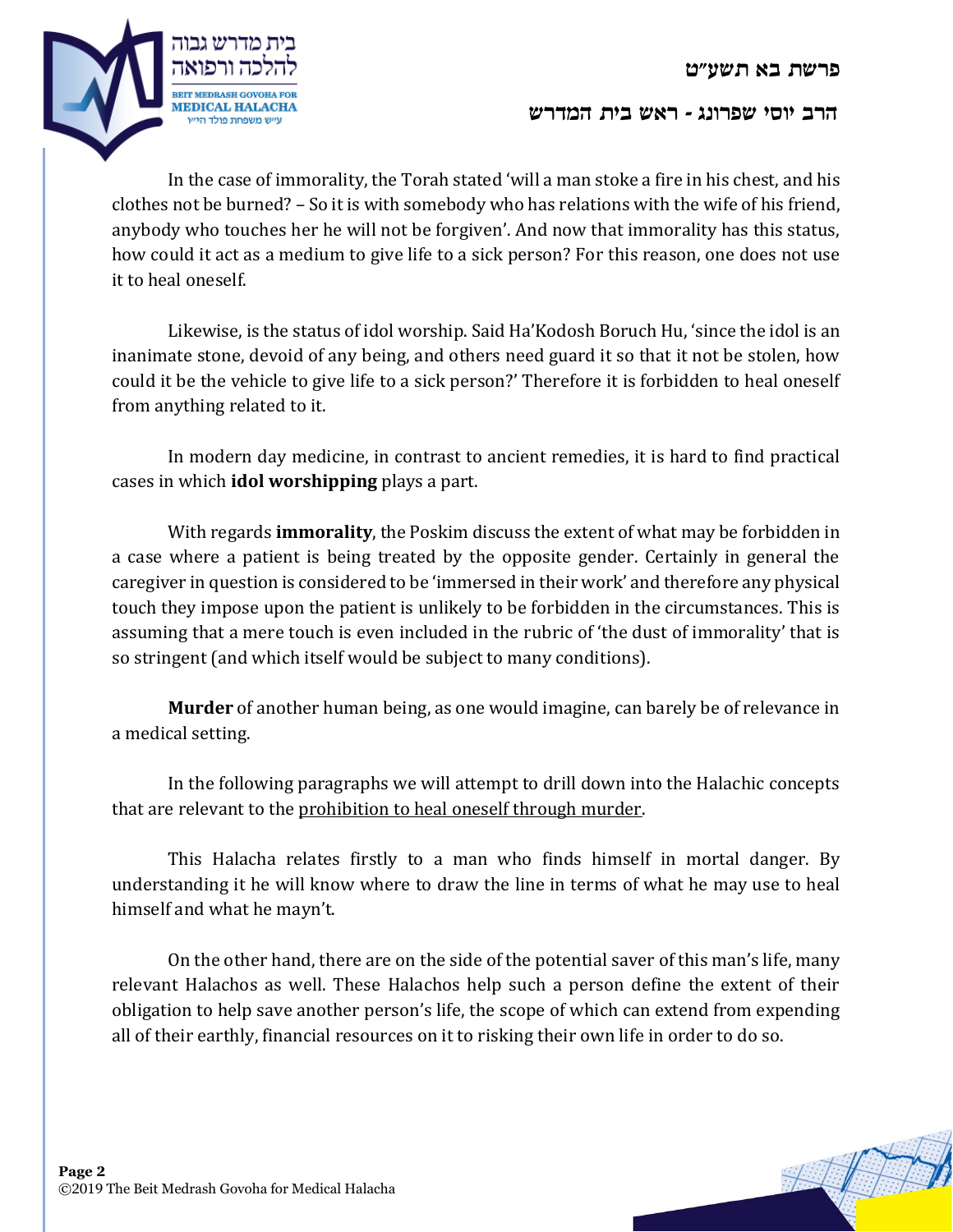

In general, we tend to consider the Halachos of the person in danger and the person who is to save him as two separate questions, comprising different concepts. Nonetheless they do have one law in common; that *all sins of the Torah may be overridden in the pursuit of saving a life aside from the three gravest sins*.

One question that may arise regarding a person charged with saving a life concerns his possible obligation to donate a part of his body to the person in danger. Were he in so doing to significantly endanger his life, it would certainly be prohibited, after all his own life takes precedence. Indeed, it is forbidden for the person in danger to even attempt to convince him to do so. If he were to be treated in such a fashion, he would thereby be curing himself through 'spilling blood'.

But what of a case where the danger to himself is slighter? Is such a circumstance comparable to other such situations of danger to a potential saver (such as involvement in an attempt at an armed rescue or a rescue from stormy waters) where some Rishonim in fact obligate him to endanger his life?

Let us look at another example.

Imagine there was a person in imminent, mortal danger. In order to save him we need to remove stem cells the umbilical cord of an unborn fetus. Such an act would certainly bring about a miscarriage.

Based on the rules that apply to cases where there is danger to life one would assume that unless we speak of actual murder then all other sins in the Torah could be overridden. If so then were it to be true that bringing about a miscarriage wouldn't be considered murder in the strictest sense (which is far from clear), would it be permitted to in fact do so in order to save somebody else's life?

Let us examine the first question first and use that to help us with the second question presently.

The majority of the Poskim take on that a person is not obliged to tolerate a physical injury, such as the loss of a limb in order to save another person. Unlike donating blood that causes no damage to the body, as the body soon recovers that which it lost (and indeed may well be an obligation in some circumstances according to many), assuming irreversible damage to the body, cannot be required of a person.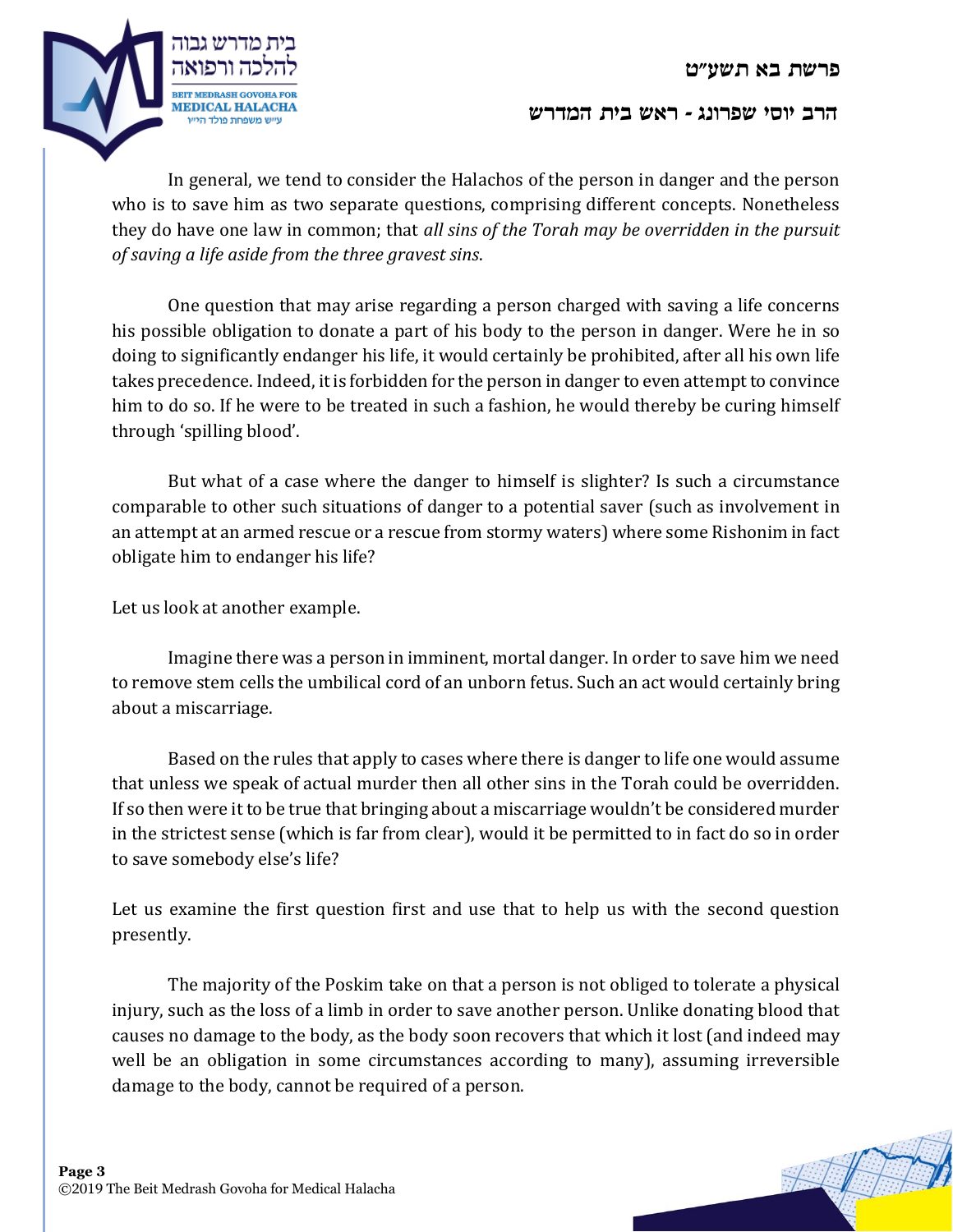

None other than the Radvaz (Volume 3, Teshuva 627) argued as such when asked about an extraordinary case where a man was told by a violent aggressor to give up one of his limbs (in a way that wouldn't endanger his life) or else his friend would be killed. Having clarified that losing the limb in question wouldn't in fact place him in any danger, the Radvaz then contends as follows:

*'Furthermore, it says in the Possuk (that describes the Torah) 'it's ways are ways of pleasantness'. This means that the laws of the Torah must by definition be consistent with basic logic and reason. How then could it occur to us to say that a person should allow his eyes to be blinded or his arm or leg to be amputated in order that somebody not kill his friend?'*

*'Therefore I do not see a reason for to rule that he must lose a limb in order to save his friend. To do so would be nothing more than an act of extra piety. Fortunate is the lot of the person who would stand up to such a test and indeed do so.'*

*'Moreover if there is any possibility of there being danger to himself through the losing of the limb then to acquiesce would be the act of a pious fool.'*

What is the '*basic logic and reason'* referenced by the Radvaz? We ought not forget that there are Poskim who rule that a person is obligated to give up *all his money* in order to save a life. Doing so is no voluntary act, but a most serious obligation. Why then in cases where no actual danger to life will ensue, is a person not obligated to donate a limb to save the life of his stricken friend?

Moreover, if the man in danger were to unilaterally 'snatch' a limb from another person in order to save his life, would he be wrong for doing so? Indeed a person may not heal himself from the proceeds of *murder* as cited above, but in this case no murder is perpetrated?

Perhaps with a new perspective on the extent of a person's obligation to save lives (or in fact to perform any of the Mitzvas) we can bring some clarity to this matter.

When a person finds himself in difficulty there may be many resources that are relevant for us to make use of in order to help him. We must certainly look into each one of

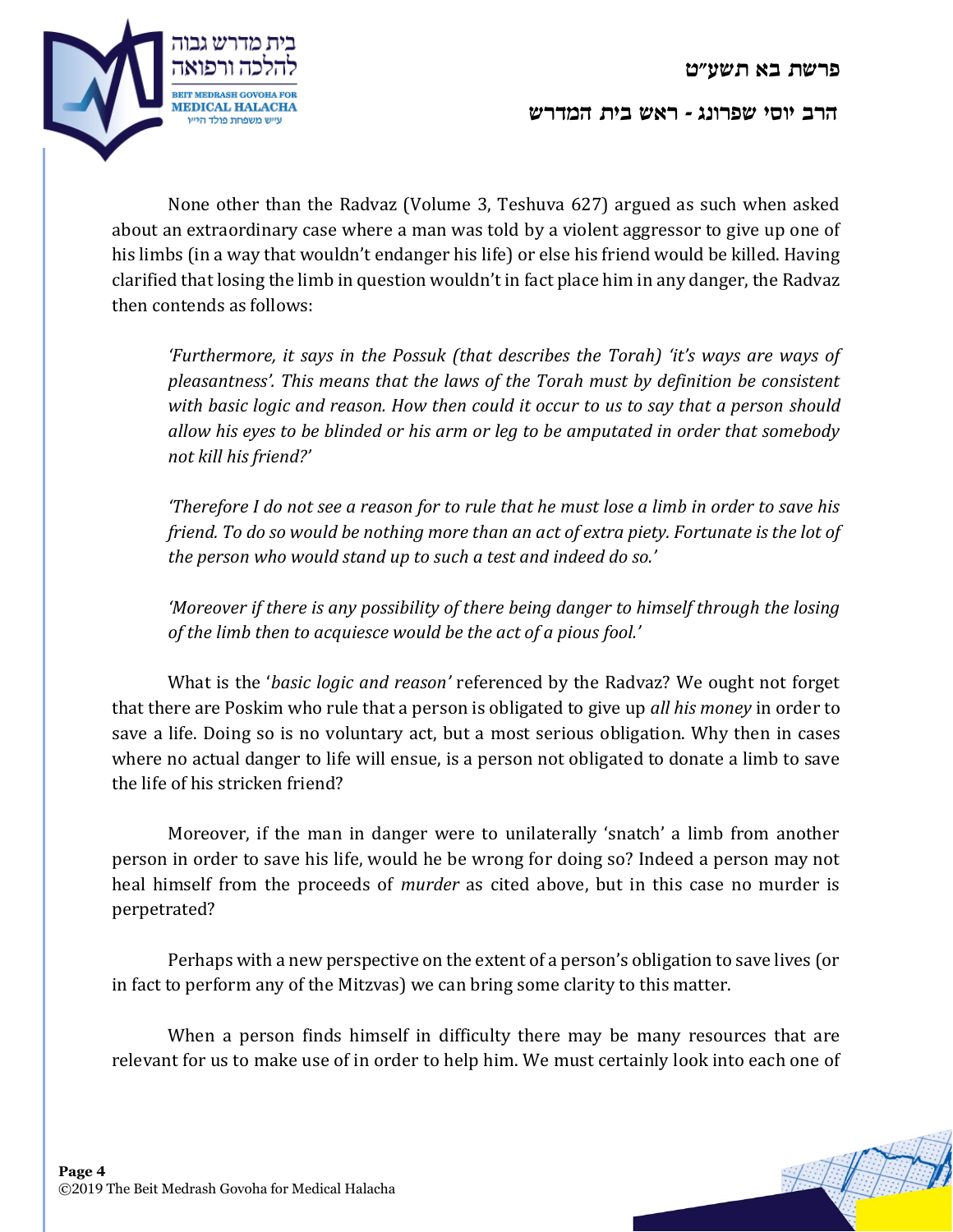

them thoroughly. A Jew must not spare any effort be it physical, mental or indeed financial at another Jew's time of need. This applies to all 'relevant *resources'* that are attainable.

A person's body, by contrast, is not an inanimate article that can be considered a resource thrown at the goal of saving a life. Rather **it has a mission and purpose of its own which is none other than** *life itself***.** This purpose must grasp all facets of man, every limb in his body – even those that wouldn't endanger his life were they to be lost.

His body in this manner is comparable to Hekdesh – consecrated property and has an automatic identity that urges and obligates it relate to the world and act within it. And indeed saving the lives of others is a wonderful part of its mandate but not at the expense of its very self.

This relationship between a person's body and the world around him can equally be applied to the unborn fetus in our question above. Most people would intuitively oppose the use of the fetus for the purposes of saving another life, but why? A fetus is not a 'Nefesh' in the classic sense, but a 'Chai' – a living being (as outlined by the Sma) and may therefore not carry the prohibition of murder. Why then the opposition to using it to save a life? Based on our thoughts above though, we can readily understand the natural inclination to not harm the fetus as follows.

A fetus, as much as he is not considered a 'Nefesh', is as mentioned, still considered a 'Chai' – a living being. His life, as it is now, allows us and indeed obligates us to relate to his future that we hope will come about. Seeing as he, in the normal way of things, would expect to be born and become a proper person, his mission and individual purpose apply to him now, just like any person. **If so then he too cannot be considered a 'resource' to be used on the altar of saving lives.**

*This perspective<sup>1</sup> on the life of an unborn fetus can also be seen in the words of the Rishonim who discuss whether we ought desecrate Shabbos in order to save it if it is in danger.* 

 $\overline{\phantom{a}}$ 

<sup>&</sup>lt;sup>1</sup> It is important to note that in one sense a fetus is 'worth less' than a person already born. When a fetus and another person (usually its mother) are endangered then all the while that the fetus's head has not yet come out the law is that one may even 'cut up the fetus in her womb' in order to save the mother. The Rishonim contend whether this law is based on a consideration that the fetus can be considered a 'Rodef' (a person pursuing another person in order to kill him), be it an unintentional one, and therefore the mother's life takes precedence or whether this is a manifestation of a notion that the life of a person who has already been born takes precedence over the life of one who hasn't.

This is only the case however when the fetus's continued existence jeopardizes the life of another person. In a case where his life has no connection with another man being in danger and we merely wish to use him as a resource to save the other man, we may not do so as we have explained.